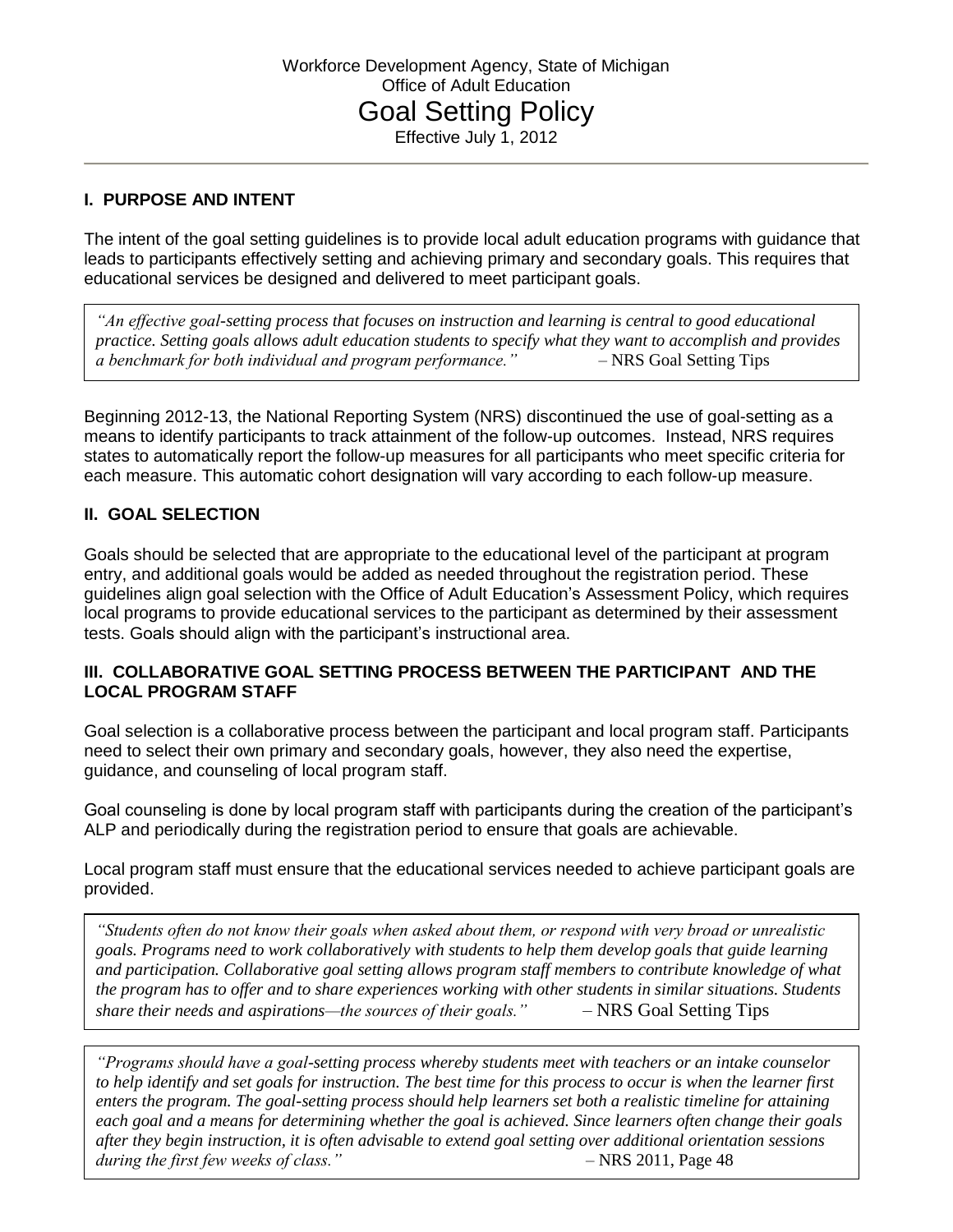### **IV. PARTICIPANT GOALS**

# **A. PRIMARY GOALS**

### **1. Educational Gain: Improve Basic Literacy Skills/Improve Basic English Skills (Required Goal for all Participants)**

- **E** Educational gain is a required goal for all participants. Improve Basic Literacy Skills (ABE/GED/HSC) or Improve Basic English Skills (ESL) would be identified within MAERS according to the participant's instructional area
- Achievement of this goal is advancement of one or more educational functioning levels based upon state approved assessment scale scores on pre- and post-test

*"Within the NRS framework, all students are assumed to have at least one goal: development of literacy skills. That is, all students are assumed to be in the program to improve their literacy skills, and thus have the default goal of either improving literacy skills or improving English language skills. This assumed goal is the reason that all students are counted in the educational gain measure. Note that the default goal of educational gain remains, regardless of whether the student designates any of the additional goals."* – NRS 2011, page 48

# **2. Function At or Above 9 th Grade Level (ABE only)**

- This goal applies only to participants assessed below the  $9<sup>th</sup>$  grade level in Reading, Math or Language as determined by an Office of Adult Education-approved assessment (pre-test), and placed in an ABE instructional area
- To achieve this goal, the participant must score at or above the 9<sup>th</sup> grade level in all subject areas that the participant received instruction, as determined by an Office of Adult Education-approved assessment (post-test)
- Achievement of this goal indicates that the participant is ready to move into a GED Preparation or High School Completion (HSC) program of enrollment, as applicable

#### **3. Achieve English Language Proficiency (ESL only)**

- This goal applies only to participants who lack English Literacy skills as determined by an Office of Adult Education-approved assessment, and are placed in the ESL instructional area
- To achieve this goal, the participant must score 236 or higher in Reading, 236 or higher in Listening and 231 or higher in Writing (as available) on the CASAS assessment test

### **4. Pass One or More Official GED Tests**

- This goal applies to participants who are assessed at or above the  $9<sup>th</sup>$  grade level in Reading, Math or Language, and/or placed in GED Preparation courses
- This goal is selected for participants on a path toward obtaining a GED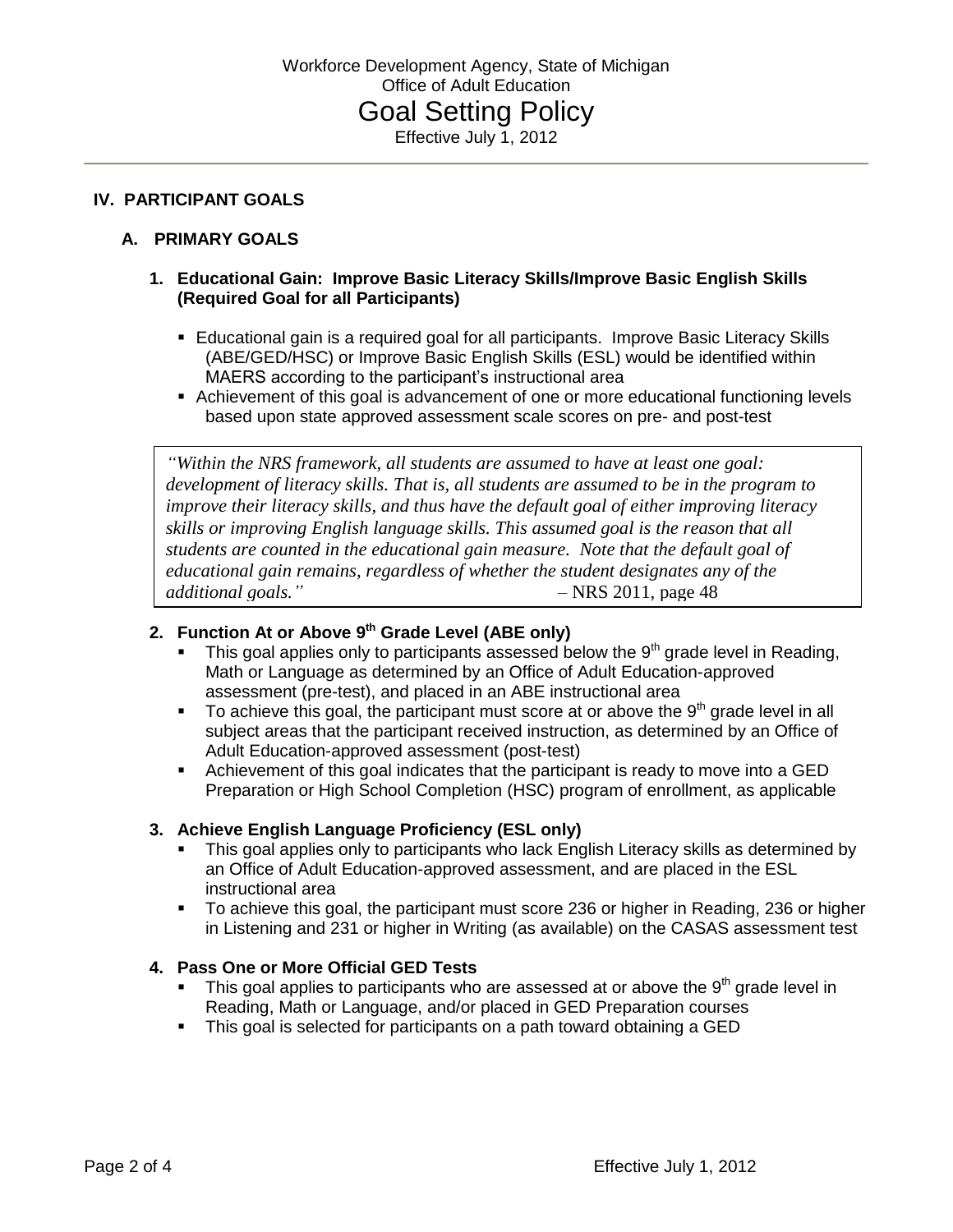#### **5. Attain High School Diploma Credits**

- This goal applies to participants who are assessed at or above the  $9<sup>th</sup>$  grade level in Reading, Math or Language, and/or placed in local board approved High School Completion courses
- This goal is selected for participants on a path toward obtaining a High School Diploma

#### **6. Obtain a GED**

- $\blacksquare$  This goal applies to participants who are assessed at or above the 9<sup>th</sup> grade level in reading, math or language, and/or placed in GED preparation courses
- This goal is selected for participants on a path toward obtaining a GED
- The participant obtains certification of attaining passing scores on all five GED tests, by achieving an average score of 450 or higher

#### **7. Obtain a High School Diploma**

- This goal applies to participants who are assessed at or above the  $9<sup>th</sup>$  grade level in reading, math or language, and/or placed in local board approved high school completion courses
- This goal is selected for participants on a path toward obtaining a high school diploma
- The participant obtains a local school board approved diploma documenting satisfactory completion of secondary studies

#### **8. Enroll in Postsecondary Education**

- This goal applies to participants wanting to enroll in postsecondary education
- The participant enrolls in a postsecondary educational or occupational skills training program that does not duplicate other services or training received, regardless of whether the prior services or training were completed

#### **9. Obtain Employment**

- This goal applies to participants who are unemployed and are actively seeking employment
- The participant enters employment by the end of the first quarter after the program exit quarter. Employment is working in a paid, unsubsidized job or working 15 hours or more per week in an unpaid job on a farm or business operated by a family member or the participant. The exit quarter is the quarter when instruction ends, the learner terminates or has not received instruction for 90 days, and is not scheduled to receive further instruction. A job obtained while the participant is enrolled can be counted for "entered employment" and is reported if the participant is still employed in the first quarter after exit from the program.

#### **10. Retain/Improve Employment**

- This goal applies to participants who are employed
- The participant remains employed in the third quarter after their exit quarter